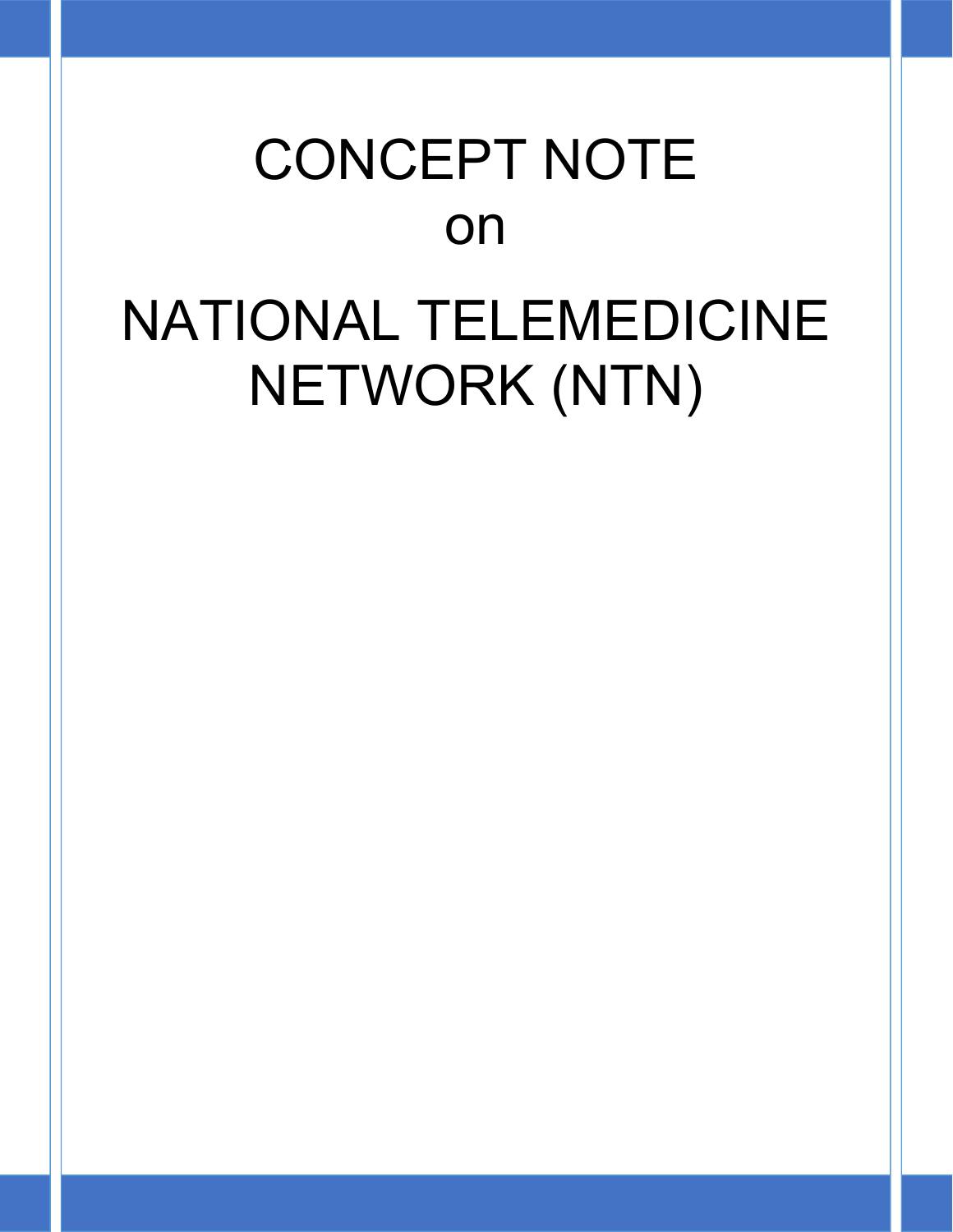# **Table of Contents**

| 1.  |      |  |  |  |
|-----|------|--|--|--|
| 2.  |      |  |  |  |
| 3.  |      |  |  |  |
| 4.  |      |  |  |  |
| 5.  |      |  |  |  |
|     | 5.1. |  |  |  |
|     | 5.2. |  |  |  |
|     | 5.3. |  |  |  |
| 6.  |      |  |  |  |
|     | 6.1. |  |  |  |
|     |      |  |  |  |
|     |      |  |  |  |
|     |      |  |  |  |
|     | 6.2. |  |  |  |
| 7.  |      |  |  |  |
| 8.  |      |  |  |  |
| 9.  |      |  |  |  |
| 10. |      |  |  |  |
|     |      |  |  |  |
|     |      |  |  |  |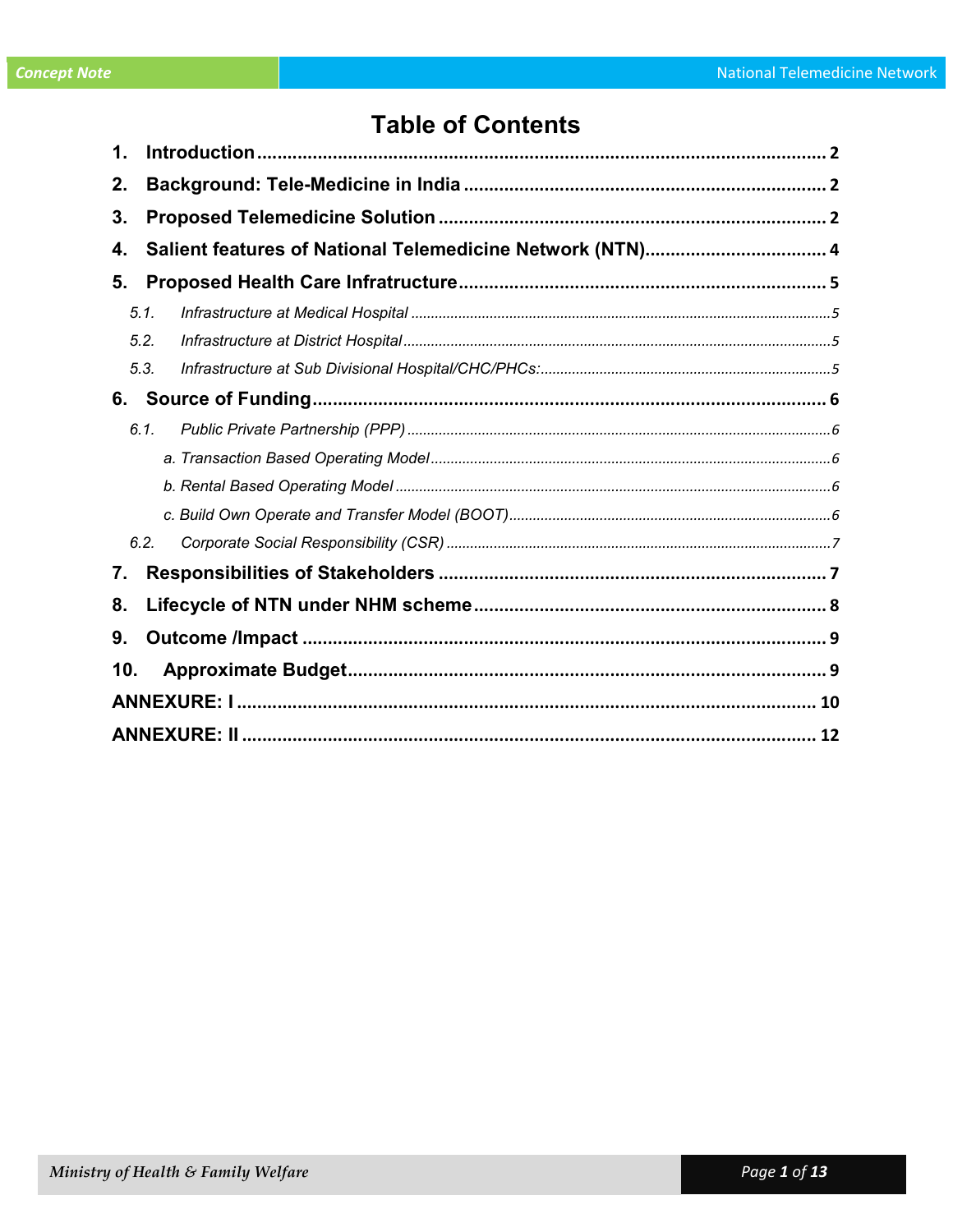## 1. Introduction

The Concept Note is aimed at providing an integrated approach towards achieving online medical consultation for providing health services to citizens in urban and rural areas of the country by creating Information Communication & Technology (ICT) infrastructure at Government Health Care service delivery centres.

# 2. Background: Tele-Medicine in India

Large parts of the country still suffer from lack of adequate health care facilities. Under such a scenario technology can play an enabling role and in particularly reaching to unreachable areas as well as to provide a higher level of care on a cost effective basis.

Keeping in view the benefit which can be reaped from the ICT innovations in Telemedicine, MoHFW is in the process of establishing the National Medical College Network wherein 41 Govt. Medical Colleges are being networked in the first phase riding over National Knowledge Network with the purpose of e-Education and e-Healthcare delivery. A National–cum-Regional Resource Centre and five Regional Resource Centers are also being set-up. Building on the existing scheme, it is now proposed to link District and Sub-District/CHC/PHC facilities so as to build a Continuum of care across institutions.

## 3. Proposed Telemedicine Solution

The Health care system in India, at present, has a three-tier structure to provide health care services to its people. The primary tier comprises three types of health care institutions: Sub Centre (SC), Primary Health Centre (PHC) and Community Health Centre (CHC). The Second tier, District Hospitals and Sub-Divisional Hospitals to provide Healthcare services in districts and urban areas of the State. The Tertiary healthcare tier comprises of Super Specialty Hospitals or Medical colleges providing tertiary care services to the citizens.

With more than 190 Government Medial Colleges , 750 District hospitals, 1024 Sub-Divisional Hospitals, 5263 CHC's and 25020 PHCs, ( Source : Rural Health Statistics, MoHFW) the quantum of Government institutions is considerably large and also the geographical spread is vast. Therefore it is proposed that the Department will follow an incremental approach to implement the National Telemedicine Network (NTN) initiative in consultation with State Governments on Public Private Partnership (PPP) model.

In the first phase of National Telemedicine Network project, it is proposed to connect District Hospital with SDH/PHC/CHCs at remote/rural locations in the ratio of 1:10. The District hospital will itself be networked with Medical College in every State.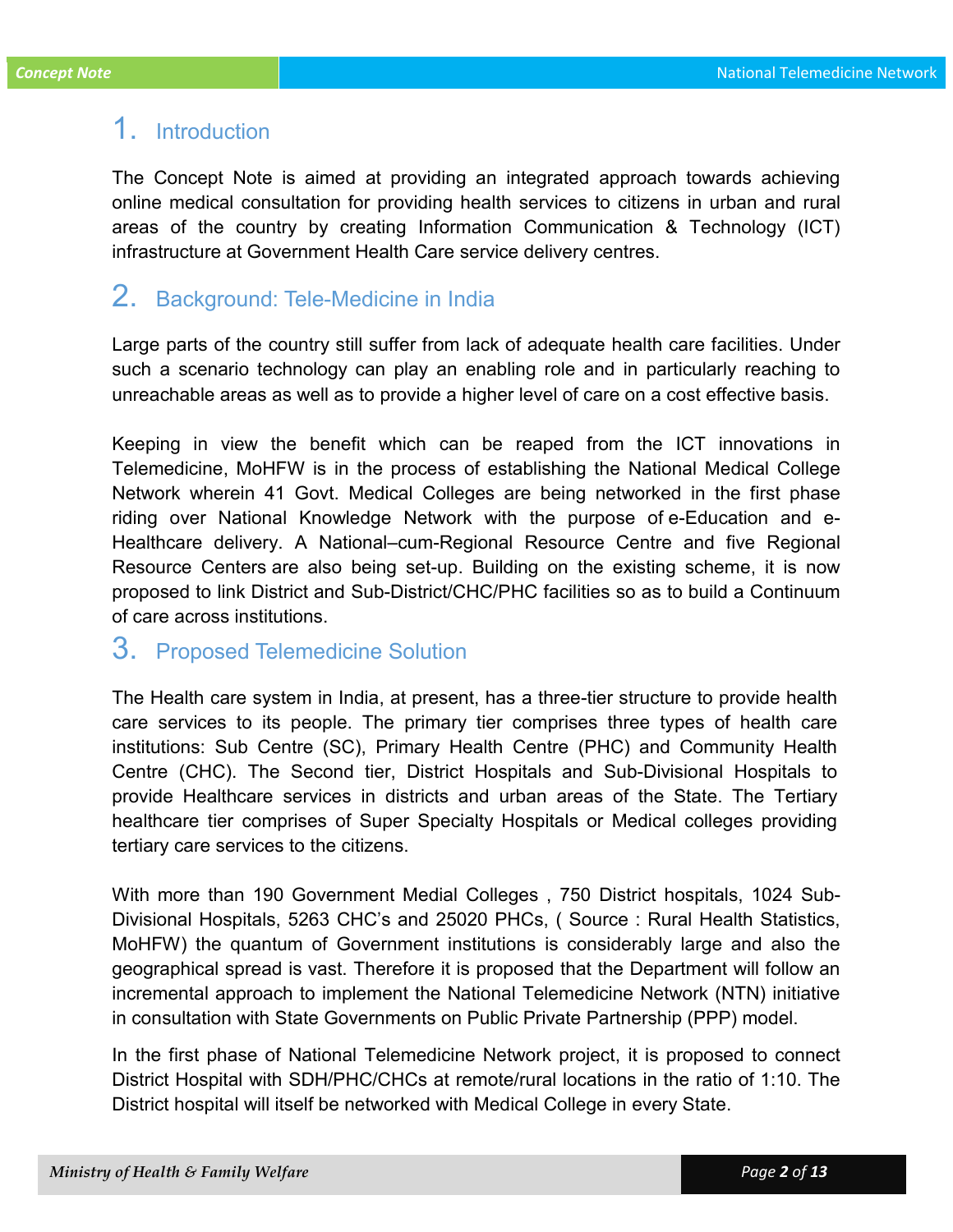With implementation of NTN, every State would have at least a Medical College linked with a District Hospital which in turn shall be inter connected with 10 SDH/PHC/CHC. Diagrammatical representation for every State is as follows:



For maximizing the effective reach and providing services at the doorstep of the citizens, the States are rationalized according to their population (Source: CENSUS 2011). The States under High Population category shall shortlist minimum 5 Medical Colleges, 10 District hospitals and 100 CHC/PHCs under NTN project. Similarly, States under other two categories shall identify and shortlist Government Healthcare Facility according to their readiness as per following matrix:

| <b>Suggested Government Healthcare Facilities under</b><br><b>National Telemedicine Network</b> |                                                                                |                                                                                                                                              |                                   |                                                                             |  |
|-------------------------------------------------------------------------------------------------|--------------------------------------------------------------------------------|----------------------------------------------------------------------------------------------------------------------------------------------|-----------------------------------|-----------------------------------------------------------------------------|--|
| Category                                                                                        | <b>Description</b>                                                             | <b>State/UT</b>                                                                                                                              | <b>Medical</b><br><b>Colleges</b> | <b>Ratio of District</b><br><b>Hospital to</b><br><b>SDH/CHC/PHC</b>        |  |
| Type - 1                                                                                        | <b>High Population</b><br>(Population > 5<br>Crores)                           | Uttar Pradesh,<br>Maharashtra, Bihar,<br>West Bengal, Andhra<br>Pradesh, Madhya<br>Pradesh, Tamil Nadu,<br>Rajasthan, Karnataka &<br>Gujarat | $5 - 10$                          | 1:10<br>(One District to be<br>connected with<br>minimum 10<br>SDH/CHC/PHC) |  |
| $Type - 2$                                                                                      | Medium<br>Population<br>(5 Crores<br><population><br/>2.5 Crores)</population> | Orissa, Kerala,<br>Jharkhand, Assam,<br>Punjab, Chhattisgarh,<br>Haryana                                                                     | $3-5$                             | 1:10                                                                        |  |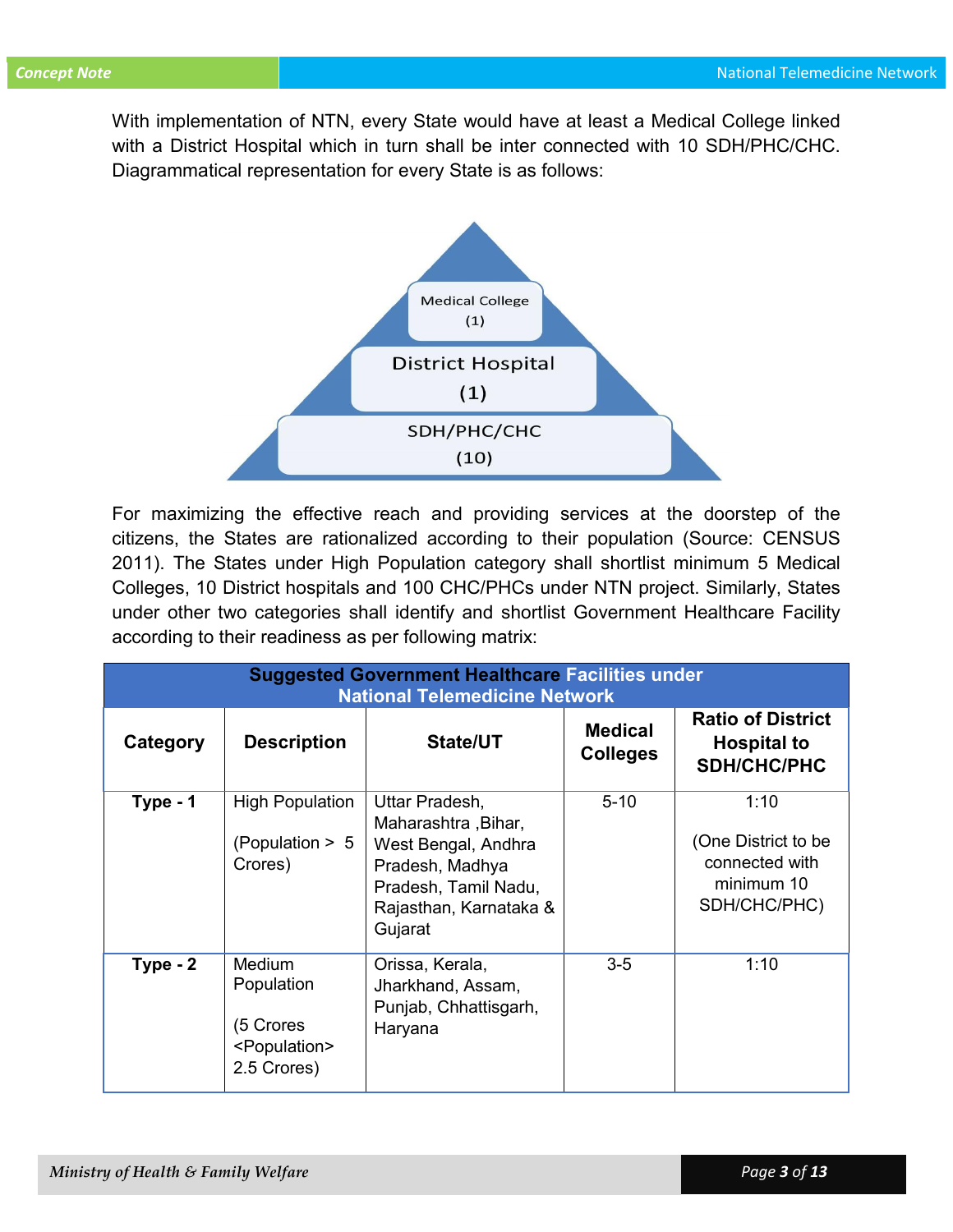| Type - 3 | Low Population | Delhi, Jammu and       | $2 - 3$ | 1:10 |
|----------|----------------|------------------------|---------|------|
|          |                | Kashmir, Uttarakhand,  |         |      |
|          | (Population <  | Himachal Pradesh,      |         |      |
|          | 2.5 Crores)    | Tripura, Meghalaya,    |         |      |
|          |                | Manipur, Nagaland,     |         |      |
|          |                | Goa, Arunachal         |         |      |
|          |                | Pradesh, Puducherry,   |         |      |
|          |                | Mizoram, Chandigarh,   |         |      |
|          |                | Sikkim, Andaman and    |         |      |
|          |                | Nicobar Islands, Dadra |         |      |
|          |                | and Nagar Haveli,      |         |      |
|          |                | Daman and Diu &        |         |      |
|          |                | Lakshadweep            |         |      |
|          |                |                        |         |      |

## 4. Salient features of National Telemedicine Network (NTN)

#### In this project, it is envisaged to provide Citizen-centric Services at Government Healthcare Facilities utilizing Telemedicine platform in every State/UT.

- Under the ambit of National Medical College Network (NMCN), MoHFW has already shortlisted 41 medical colleges in 25 States/UTs. List of Medical Colleges is available at Annexure: II.
- A Tele-Consultation Centre would be created at every facility.
- A mobile telemedicine unit is also envisaged for every District.
- A Diagnostic lab would also be set up at District Hospital and Sub District/PHC/CHC.
- It is proposed to provide Tele-consultation in the disciplines of Medicine, Ophthalmology, ENT, Oncology, Cardiology and Dermatology in the first phase.
- To create dependable ubiquitous and high speed network backbone, all available and future network technologies such as NKN, NOFN, SATCOM (satellite communication) and terrestrial high speed internet shall be utilized.
- Telemedicine Practitioners/Doctors shall be incentivized.
- A Sustainable Operating Model shall be created by State Govt.

National Resource Center and the Regional Resource Centers of MoHFW shall be delegated the task to oversee the implementation and to technically support the State Governments in implementing the project.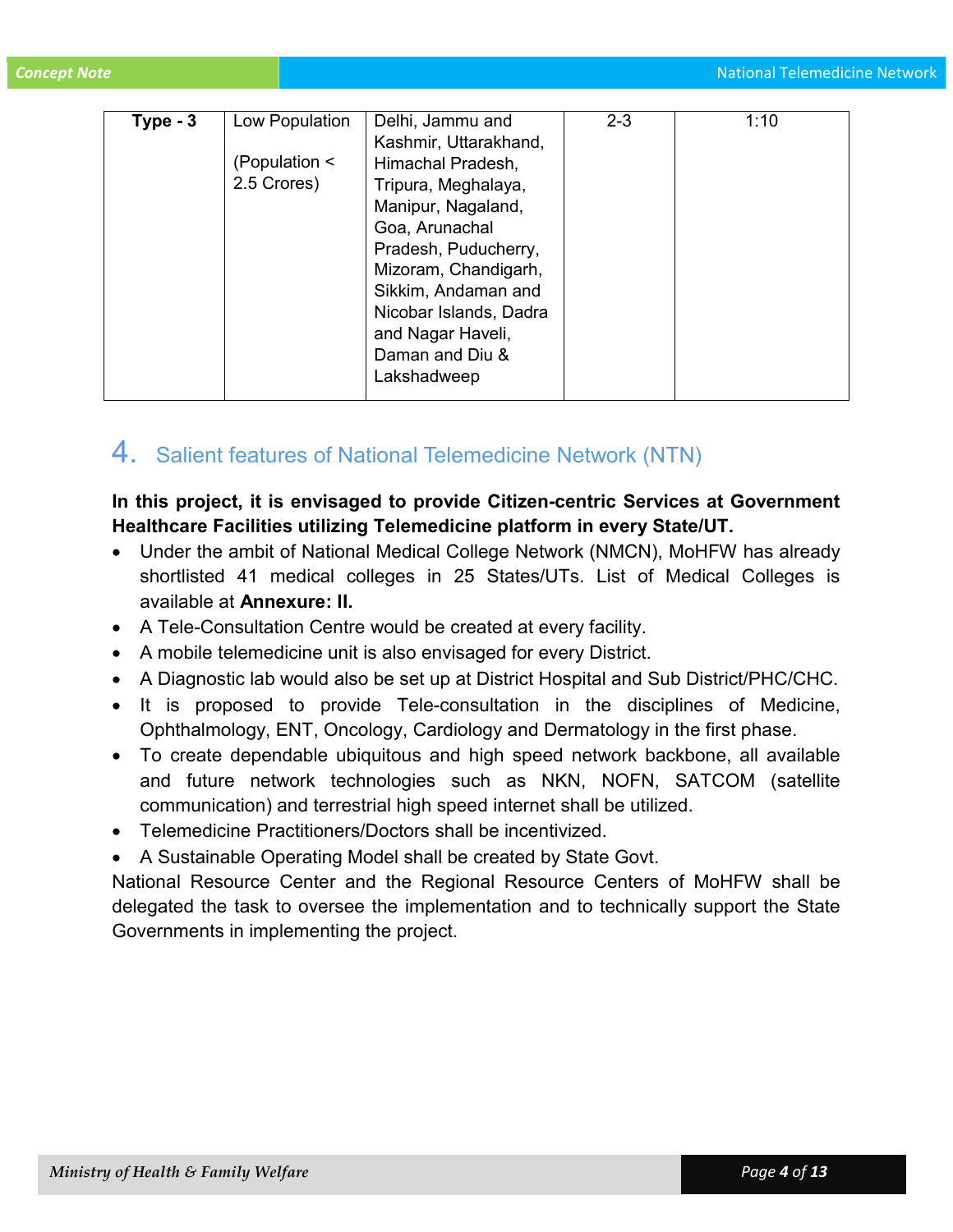# 5. Health Care Infratructure

A Telemedicine Centre shall be created at Government Healthcare Facility (Primary, Secondary and Tertiary institutes) to provide Tele-consultation and Diagnostic services.

#### 5.1. Infrastructure at Medical Hospital

The Telemedicine center at the Medical College will lean on the existing NMCN Scheme to have the required infrastructure for Tele-consultation with following components:

- a. Tele-consultation Facility: A panel of doctors shall be available at Medical Colleges for Tele-consultation with District Hospital and Primary Health Centre.
- b. Diagnostic Lab: A diagnostic lab shall be created at the Medical hospital to provide basic diagnostic tests service to the patients.

#### 5.2. Infrastructure at District Hospital

Tele-consultation facility at District Hospital shall comprise of advance Medical equipment, capable of performing medical examinations and also to store the digital imaging data of patient. The District hospital shall consist following Infrastructure to provide Tele-consultation and diagnostic services to the citizen:

- a. Tele-consultation Facility: Doctors available at District hospitals shall be available at Tele-consultation facility/room for consultation with PHC and also to refer the case to Medical Colleges if required.
- **b. Diagnostic Lab:** A diagnostic lab shall be created at the District hospital to provide basic diagnostic tests service to the patients.
- c. Mobile Tele-medicine Unit: A mobile van shall also be provided for every District to reach the underserved areas for Tele-Consultation.

#### 5.3. Infrastructure at Sub Divisional Hospital/CHC/PHCs:

- a. Tele-consultation Facility: The infrastructure at primary care shall be equipped with basic Telemedicine equipment for collecting the vital statistical of patient.
- b. Diagnostic Lab: A diagnostic lab shall be created at the SDH/PHC/CHC to provide diagnostic test service to the patients.

The proposed ICT infrastructure at every Government Healthcare Facilities including the tentative cost is defined at Annexure: I.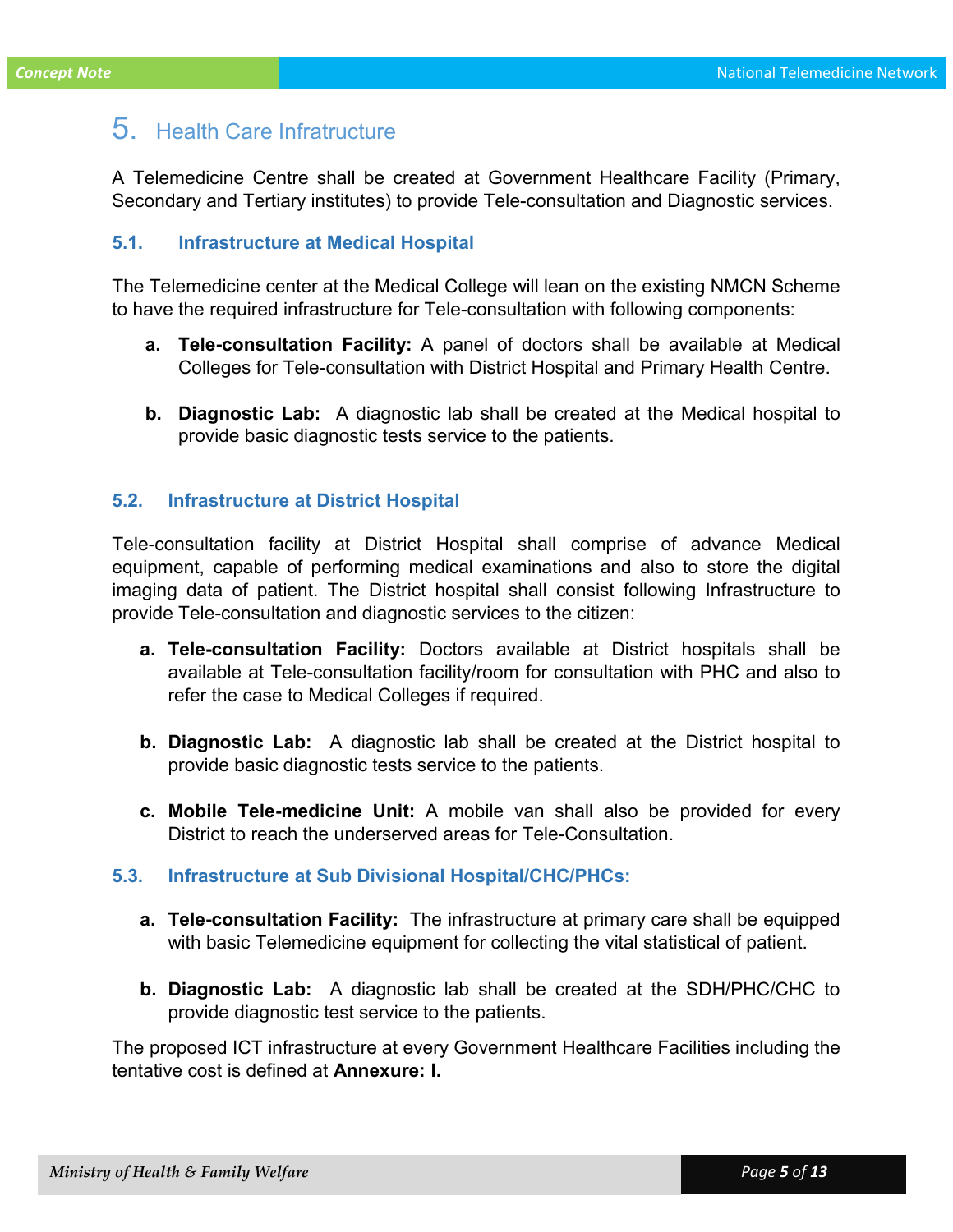## 6. Source of Funding

States/UTs are encouraged to adopt any of the following financial models to establish Telemedicine Network in their respective Government Healthcare Facilities:

#### 6.1. Public Private Partnership (PPP)

Public-Private Partnership or PPP in the context of the health sector is an instrument for improving the health of the population. The Private and Non-profit sectors are also very much accountable to overall health systems and services of the country. The States may utilize following operating models:

#### a. Transaction Based Operating Model

In this type of setting, the private partner sets up the whole facility (Tele-Consultation and Diagnostics lab) and provide services to the citizens utilizing the Government Healthcare Facilities free of cost and the State reimburse the amount to the partner based on the number of transactions every month. However State has to clearly define the amount per transaction and type of transaction.

#### b. Rental Based Operating Model

In Rental Model, the private partner sets up the whole facility (Tele-Consultation and Diagnostics lab) at the Government Healthcare facilities and provides the services to the citizens. However, in this model the State pays a fixed rental for every equipment utilized in the facility monthly or quarterly. Private Partner sustains the operations and also provides the manpower which is also based on rental.

#### c. Build Own Operate and Transfer Model (BOOT)

BOOT is a form of project financing, wherein a private partner receives a "concession" from the State Government to finance, design, construct, and operate a facility stated in the concession contract. During the concession period the private partner owns and operates the facility with the prime goal to recover the costs of investment and maintenance while trying to achieve higher margin on project. Since the financing is completely owned by the Private Partner, State Government doesn't pay anything to partner, however State Government has to clearly spell out the "Concession" given to the partner for setting up and operating the project. The rates of services can be fixed by the State Government or proposed by the private partners. The sustainability is created from charging the patients approaching PHC/CHC for diagnosis.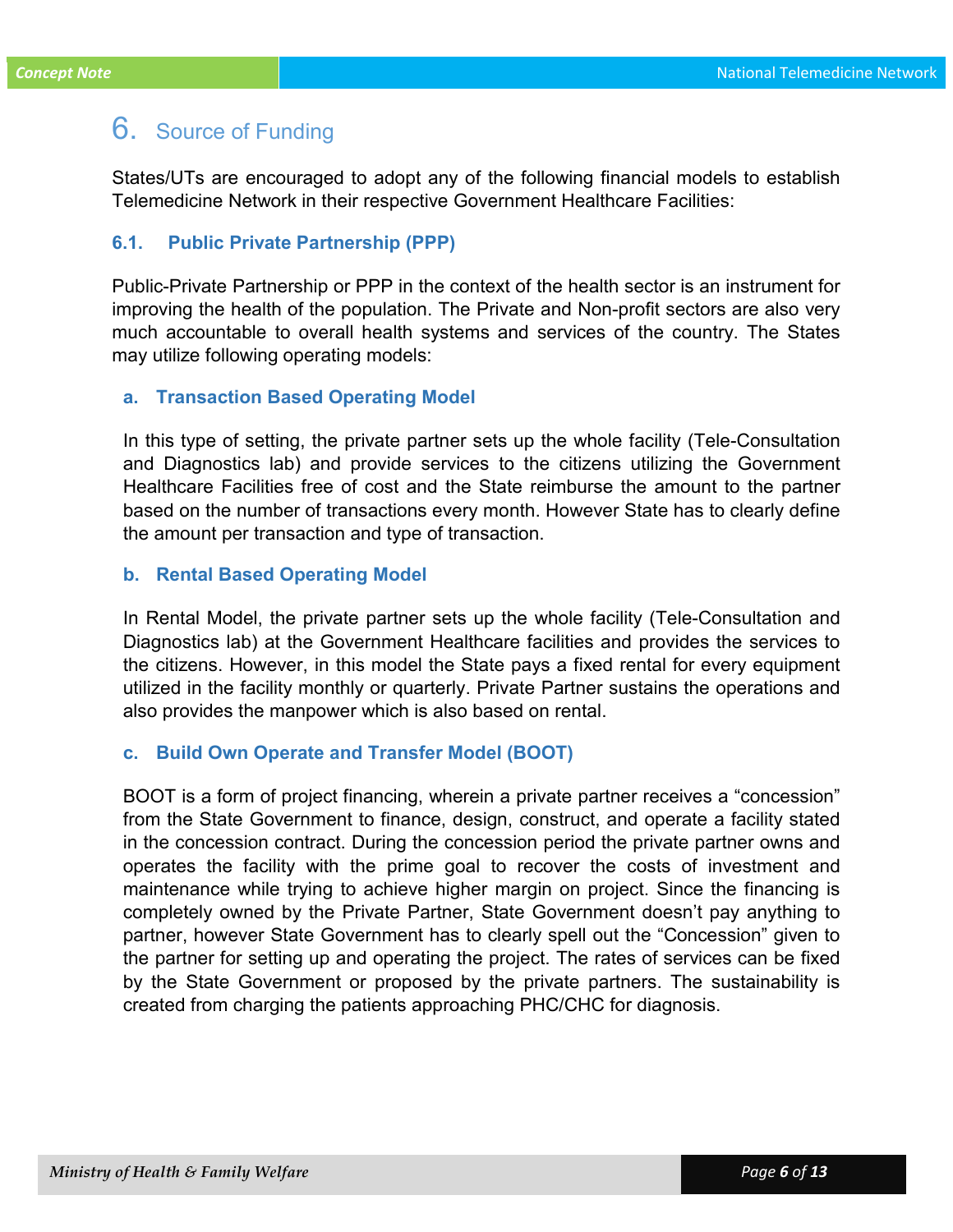#### 6.2. Corporate Social Responsibility (CSR)

Corporate Social Responsibility (CSR) has been defined by the World Business Council for Sustainable Development (2000) as: "The continuing commitment by business to behave ethically and contribute to economic Social development while improving the quality of life of the workforce and their families as well as the local community and society at large".

Therefore, States/UTs may approach the Corporates to create and operate the NTN project from financing under Corporate Social Responsibility (CSR) fund. The State Government has to provide the basic infrastructure to the Corporates primarily space and permission of operations. Corporates design, create and set up facility for patients. State Government has no liability of paying to Corporate and they operate it as a social responsibility towards society.

## 7. Responsibilities of Stakeholders

Since PPP model is an amalgamation of numerous stakeholders, therefore associated responsibilities needs to be clearly spelled out in the proposals. Based on the existing PPP models, the basic tasks and activities for Stakeholders under the ambit of National Telemedicine Network (NTN) are defined as follows:

| <b>MoHFW</b>                                                                                        | <b>STATE GOVERNMENT</b>                                                                                                                  | <b>PRIVATE PARTNER</b>                                                                                                |
|-----------------------------------------------------------------------------------------------------|------------------------------------------------------------------------------------------------------------------------------------------|-----------------------------------------------------------------------------------------------------------------------|
| <b>Financial</b><br>Support  <br>under NHM Scheme                                                   | Shortlisting of Private Partner for PPP                                                                                                  | Setting up of Tele-Medicine<br>and Diagnostic Lab                                                                     |
| <b>Technical Support for</b><br>setting up of Tele-<br>medicine Centres                             | Fixation of rates for Tele-Consultation<br>Diagnostic services<br>for<br>&<br>non-<br>beneficiaries                                      | for<br>Manpower<br>Providing<br>Operations                                                                            |
| Linking<br>οf<br>up<br><b>Government</b><br><b>Healthcare</b><br>facilities<br>with Super Specialty | Finalization of Operating Model and<br>payment mechanism                                                                                 | Providing services to the<br>patients as per rates fixed<br>by State Government                                       |
| under<br><b>Hospitals</b><br><b>NMCN Scheme</b><br>for<br><b>Tele-Consultation</b>                  | Guidelines for utilization of existing<br>Civil infrastructure at District Hospital,<br>PHC or CHC.                                      | Coordination<br>with<br>Super<br>Specialty Hospitals<br>under<br><b>NMCN</b> for Tele-Consultation<br><b>Services</b> |
|                                                                                                     | Submission of proposals under PIP for<br>financial support by MoHFW<br>&<br>Providing necessary approvals<br>administrative coordination | Incentivizing<br><b>Doctors</b><br>in<br>consultation<br>with<br><b>State</b><br>Government                           |
|                                                                                                     | Providing local Government Doctors<br>for Tele-Consultation purpose                                                                      |                                                                                                                       |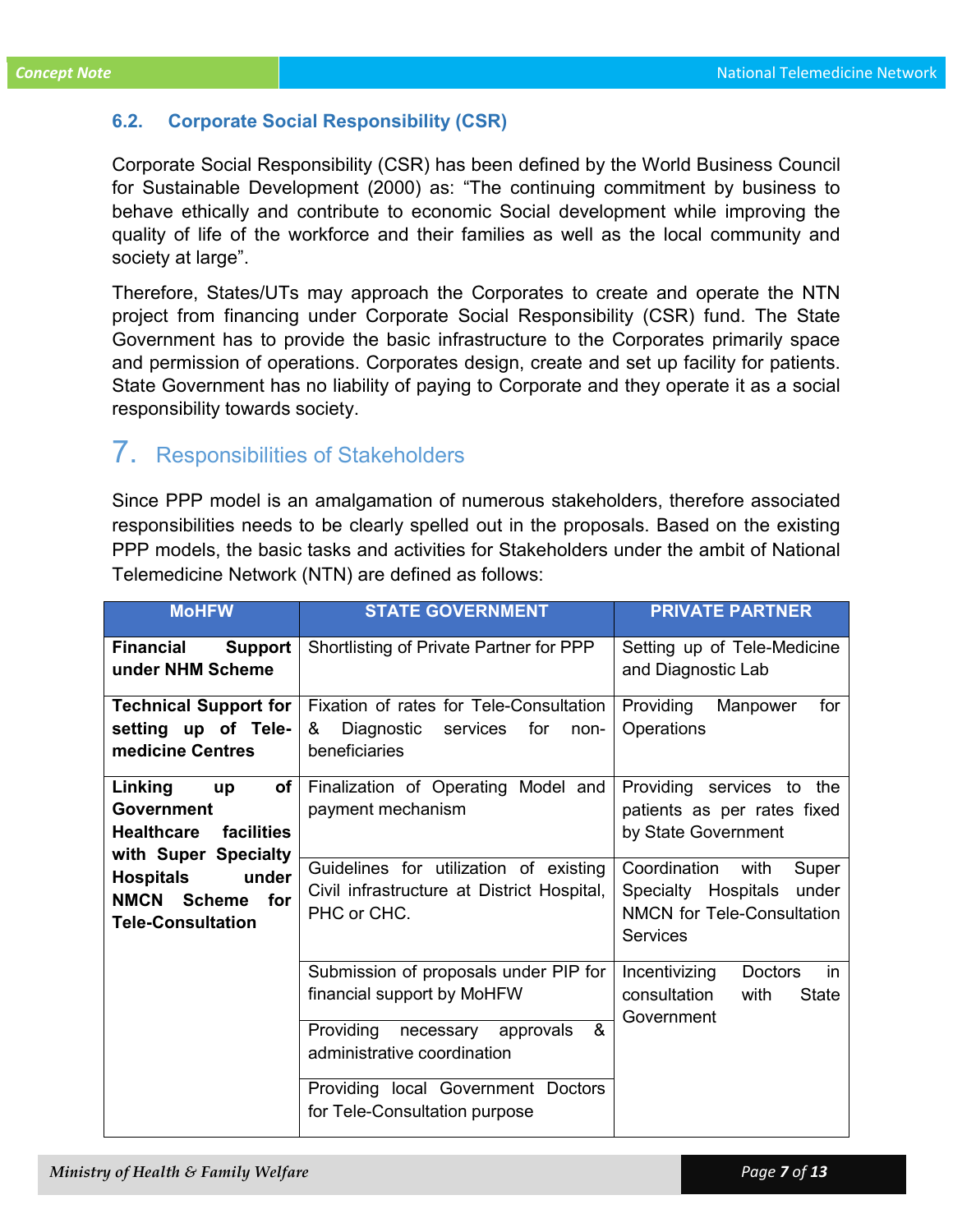$\mathbf{r}$ 

# 8. Lifecycle of NTN under NHM scheme

| Identification of<br>Government<br><b>Healthcare</b><br>facilities                                                                                                                                                                                                                                 | <b>Submission of</b><br>Proposals by<br><b>State</b><br>Government<br>under NHM<br><b>Scheme</b>                                                                                                                                                             | Approval of PIP<br>under NHM and<br>Providing<br><b>Financial</b><br><b>Support to State</b><br>Government                                                                                                                                                                                                              | Shortlisting of<br><b>Private Partner</b><br>by State<br>Government                                                                                                                                                                               | Implementation<br>of NTN in<br>Government<br><b>Healthcare</b><br>facilities                                                                                                                                                                                                                   | Linking up of State<br><b>Telemedicine</b><br>Centres under NTN<br>with Super<br><b>Specialisty Hospitals</b><br>under NMCN<br>porject                                                                                                                                                                   | Operate &<br>Sustain                                                                                                                             |
|----------------------------------------------------------------------------------------------------------------------------------------------------------------------------------------------------------------------------------------------------------------------------------------------------|--------------------------------------------------------------------------------------------------------------------------------------------------------------------------------------------------------------------------------------------------------------|-------------------------------------------------------------------------------------------------------------------------------------------------------------------------------------------------------------------------------------------------------------------------------------------------------------------------|---------------------------------------------------------------------------------------------------------------------------------------------------------------------------------------------------------------------------------------------------|------------------------------------------------------------------------------------------------------------------------------------------------------------------------------------------------------------------------------------------------------------------------------------------------|----------------------------------------------------------------------------------------------------------------------------------------------------------------------------------------------------------------------------------------------------------------------------------------------------------|--------------------------------------------------------------------------------------------------------------------------------------------------|
| • Needs<br>Assessment<br>• Feasibility study<br>• Shortlisting of<br>Medical College,<br><b>District Hospital</b><br>and SDH/PHCs /<br><b>CHCs</b><br>• Incorporate<br>domestic and<br>global learnings<br>$\bullet$ Identify<br>institutional<br>structures &<br>capacities for<br>implementation | • Preparation of<br><b>PIP Proposal</b><br>$\bullet$ Define<br>Operating<br>Model<br>• Identify IT<br>enablement<br>opportunities<br>and<br>requirements<br>• Define funding<br>requirements<br>$\bullet$ Define<br>monitoring and<br>evaluation<br>approach | • Submission of<br>Proposal to<br>MoHFW under<br>PIP of NHM<br>scheme<br>$\bullet$ Define<br>implementation<br>approach and<br>phasing plan<br>(functional and<br>geographic)<br>• Assess detailed<br>funding<br>requirements<br>and business<br>model<br>$\bullet$ Getting<br>approval on the<br>submitted<br>proposal | • Prepare Request for<br>Proposals (RFP)<br>• Select bidder based<br>upon evaluation<br>• Negotiate contract<br>with the selected<br>private sector<br>partner<br>• Clarify desired<br>outcomes and<br>payment<br>mechanism<br>• Execute contract | • Setting up of<br>ICT<br>infrastructure at<br>Government<br>Healthcare<br><b>Facilities</b><br>(DH/PHC/CHC)<br>• Setting up of<br>Tele-<br>Consultation<br>Infrastructure<br>• Setting up of<br>Diagnostic Lab<br>at Government<br>Healthcare<br><b>Facilities</b><br>• Providing<br>Manpower | • Linking up of Tele-<br><b>Consultation Centres</b><br>at District Hospital<br>with Super Specialty<br><b>Medical Colleges</b><br>(NMCN project)<br>• Providing necessary<br><b>Technical support</b><br>from NRC and RRCs<br>of MoHFW<br>• Training and capacity<br>building by NRC and<br><b>RRCs</b> | • System operations<br>and maintenance<br>• Rollout services<br>and systems<br>• Sustained change,<br>capacity building<br>and<br>communications |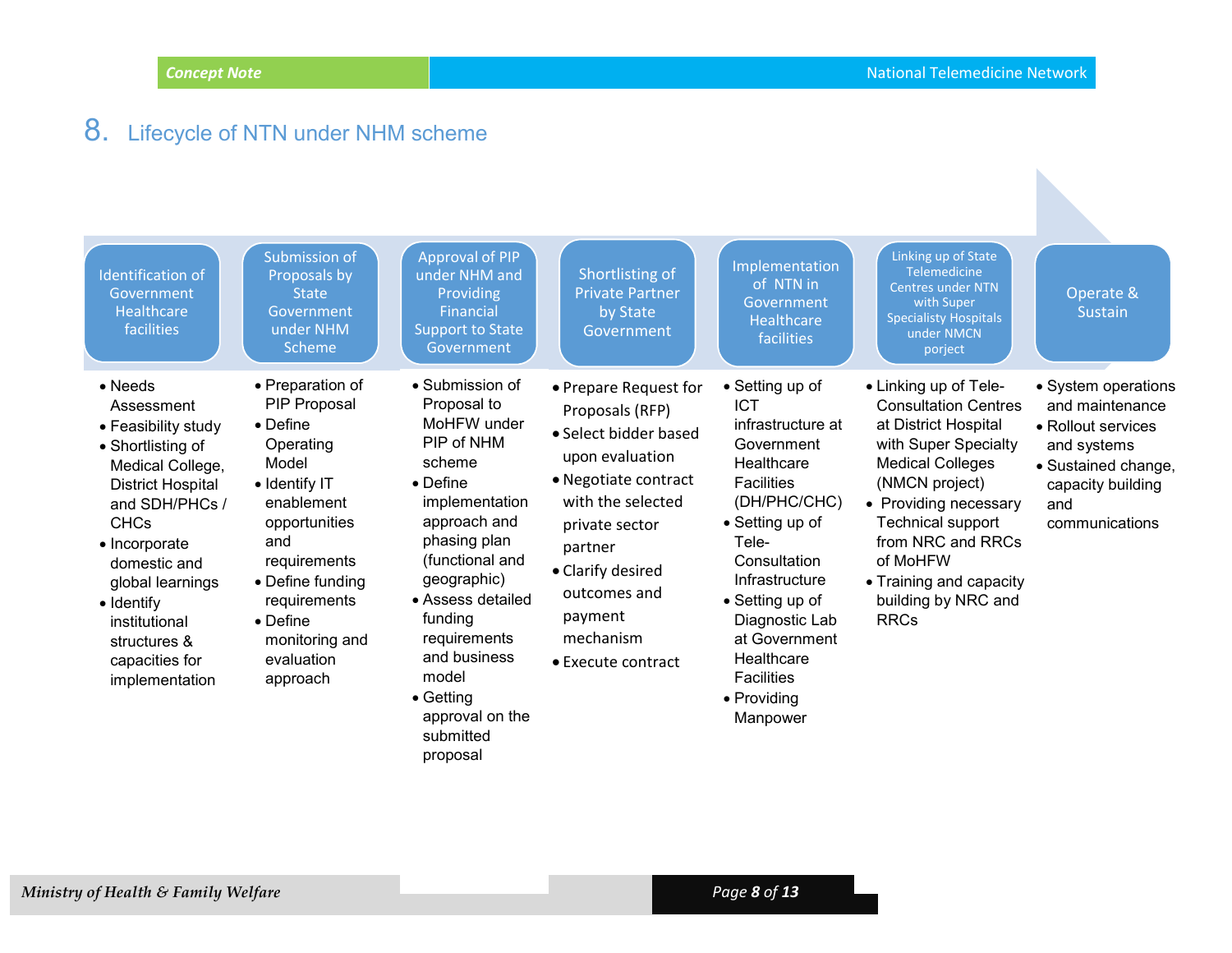# 9. Outcome /Impact

The envisaged outcomes and the areas of impact from NTN include:

- Improved outreach of the specialist services to the rural part of the country
- Reduction in the service delivery time
- Creation and transmission of Aadhaar linked Electronic Health Record (EHR)
- Timely access to the right clinician resulting in cost reduction
- Creation of database for disease patterns and facilitates appropriate strategies to counter it.

# 10.Approximate Budget

It is proposed that this project will be supported by MoHFW, GoI under NHM scheme initially for 2 Years and based on the impact analysis, the project shall thereafter be scaled up across the Country covering every Government Health Facility.

Based on the current scope, the approximate budget for every facility in a State would be as follows:

| <b>S. No.</b> | <b>Budget Head</b>                                             | <b>CAPEX</b><br>$($ In Cr $)$ | <b>OPEX for 2 years</b><br>$($ In Cr $)$ | <b>Total Cost per</b><br><b>Facility for 2</b><br>years |
|---------------|----------------------------------------------------------------|-------------------------------|------------------------------------------|---------------------------------------------------------|
| T.            | <b>Tertiary Care Units</b><br>(Medical College)                | 0.075Cr                       | $0.11$ Cr                                | 0.185 Cr                                                |
| Ш.            | <b>Secondary Care Units</b><br>(District Hospitals) Facilities | 0.10 Cr                       | $0.184$ Cr                               | 0.284 Cr                                                |
| Ш.            | <b>Primary Health Care Units</b><br><b>SDHs/ CHCs/ PHCs</b>    | 0.075Cr                       | 0.11 Cr                                  | $0.185$ Cr                                              |
| IV.           | <b>Mobile Telemedicine Unit *</b>                              |                               |                                          |                                                         |
| a)            | New Mobile Unit                                                | 0.40 Cr                       | 0.108 Cr                                 | $0.508$ Cr                                              |
| b)            | Upgradation of existing Mobile Unit                            | $0.20$ Cr                     | 0.028 Cr                                 | 0.228 Cr                                                |

\*Note: States/UTs are motivated to upgrade the existing MMUs provided under NHM scheme to provide the Tele-Consultation service also. However, in lack or shortage of existing MMUs, States may propose to create new Mobile Telemedicine Unit as per the indicative details provided above.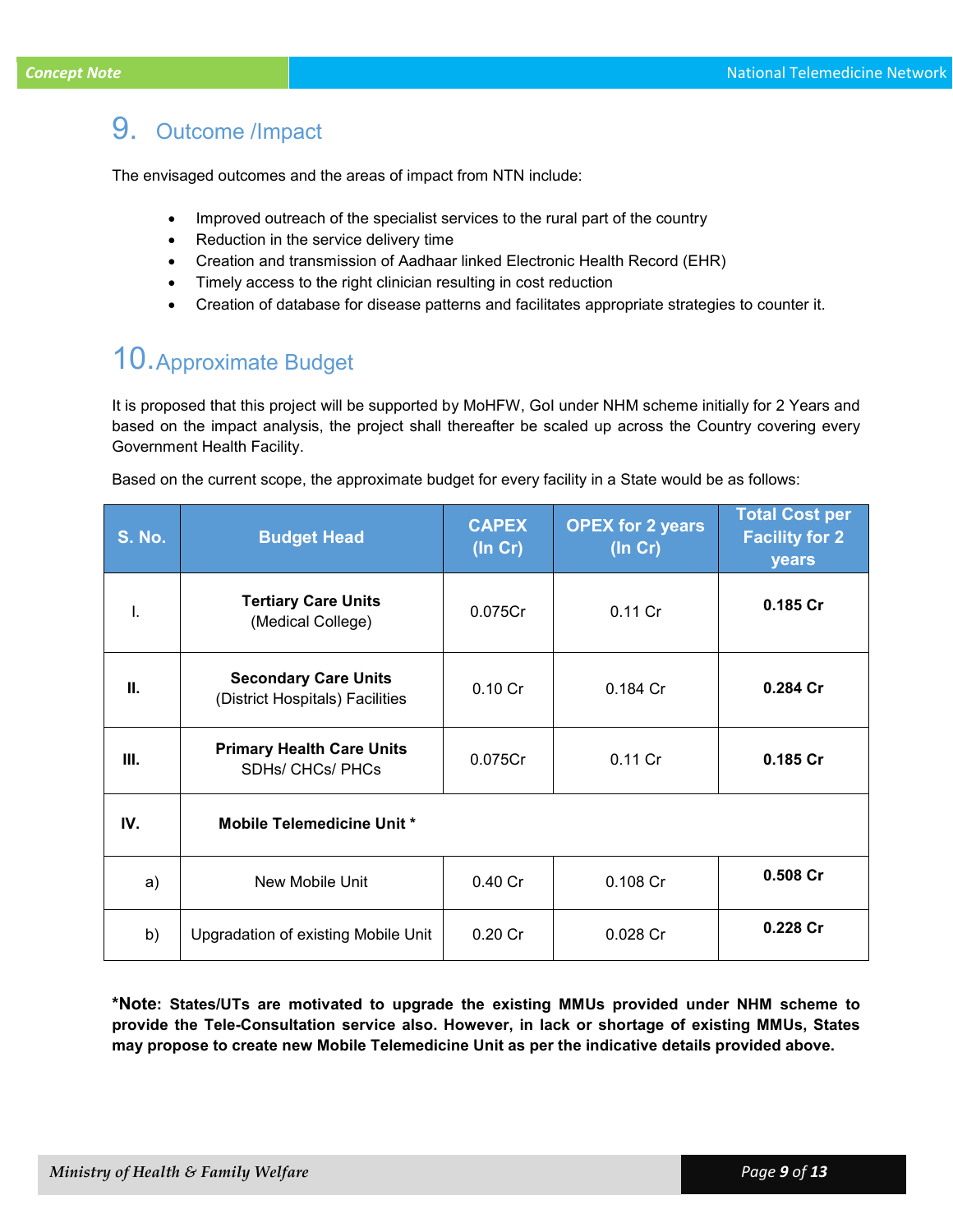## ANNEXURE: I

## Proposed Infrastructure at Medical College, District Hospital and SDH/CHC/PHC

| S.<br>No.      | <b>Item Description</b>                                                                                                                                                          | <b>Estimated Value</b><br>(in Rupees) |                                       |                                       |  |
|----------------|----------------------------------------------------------------------------------------------------------------------------------------------------------------------------------|---------------------------------------|---------------------------------------|---------------------------------------|--|
|                |                                                                                                                                                                                  | <b>Medical College</b>                | <b>SDH/ CHC/ PHC</b>                  | <b>District Hospital</b>              |  |
| (A)            | <b>Equipment Cost</b>                                                                                                                                                            |                                       |                                       |                                       |  |
| 1              | Telemedicine Equipment for capturing<br>Patient parameters viz. BP, Temperature,<br>SPO <sub>2</sub> , Pulse rate, ECG, stethoscope,<br>blood sugar and interface with IT system | 5,00,000                              | 5,00,000                              | 5,00,000                              |  |
| $\overline{2}$ | IT Hardware/Software including All in one<br>Desktop PC, Web Camera, Mike & Head<br>Phone,<br><b>Speakers</b><br>for<br>providing<br>Telemedicine solutions                      | 2,00,000<br>(1 set)                   | 2,00,000<br>(1 set)                   | 4,00,000<br>(2 set)                   |  |
| 3              | <b>Training costs</b>                                                                                                                                                            | 50,000                                | 50,000                                | 1,00,000                              |  |
|                | Total (A)                                                                                                                                                                        | 7,50,000                              | 7,50,000                              | 10,00,000                             |  |
| (B)            | <b>Annual Recurring Cost for 2 years</b>                                                                                                                                         |                                       |                                       |                                       |  |
| $\mathbf{1}$   | <b>Telemedicine Technician</b>                                                                                                                                                   | 3,60,000                              | 3,60,000                              | 3,60,000                              |  |
| $\overline{2}$ | <b>Annual Maintenance Charges</b><br>Hardware/software                                                                                                                           | 2,00,000                              | 2,00,000                              | 4,00,000                              |  |
| 3              | Incentives to HRH @ Rs. 1000 x 20 days<br>per month $@$ Rs. 2,40,000 per year x 2 yrs                                                                                            | 4,80,000<br>(10 consultation<br>/day) | 4,80,000<br>(10 consultation<br>/day) | 9,60,000<br>(20 consultation<br>/day) |  |
| 4              | Terrestrial Connectivity (2mbps- scalable)                                                                                                                                       | 60,000                                | 60,000                                | 1,20,000                              |  |
|                | Total (B)                                                                                                                                                                        | 11,00,000                             | 11,00,000                             | 18,40,000                             |  |
|                | <b>Grand Total (A+B)</b>                                                                                                                                                         | 18,50,000                             | 18,50,000                             | 28,40,000                             |  |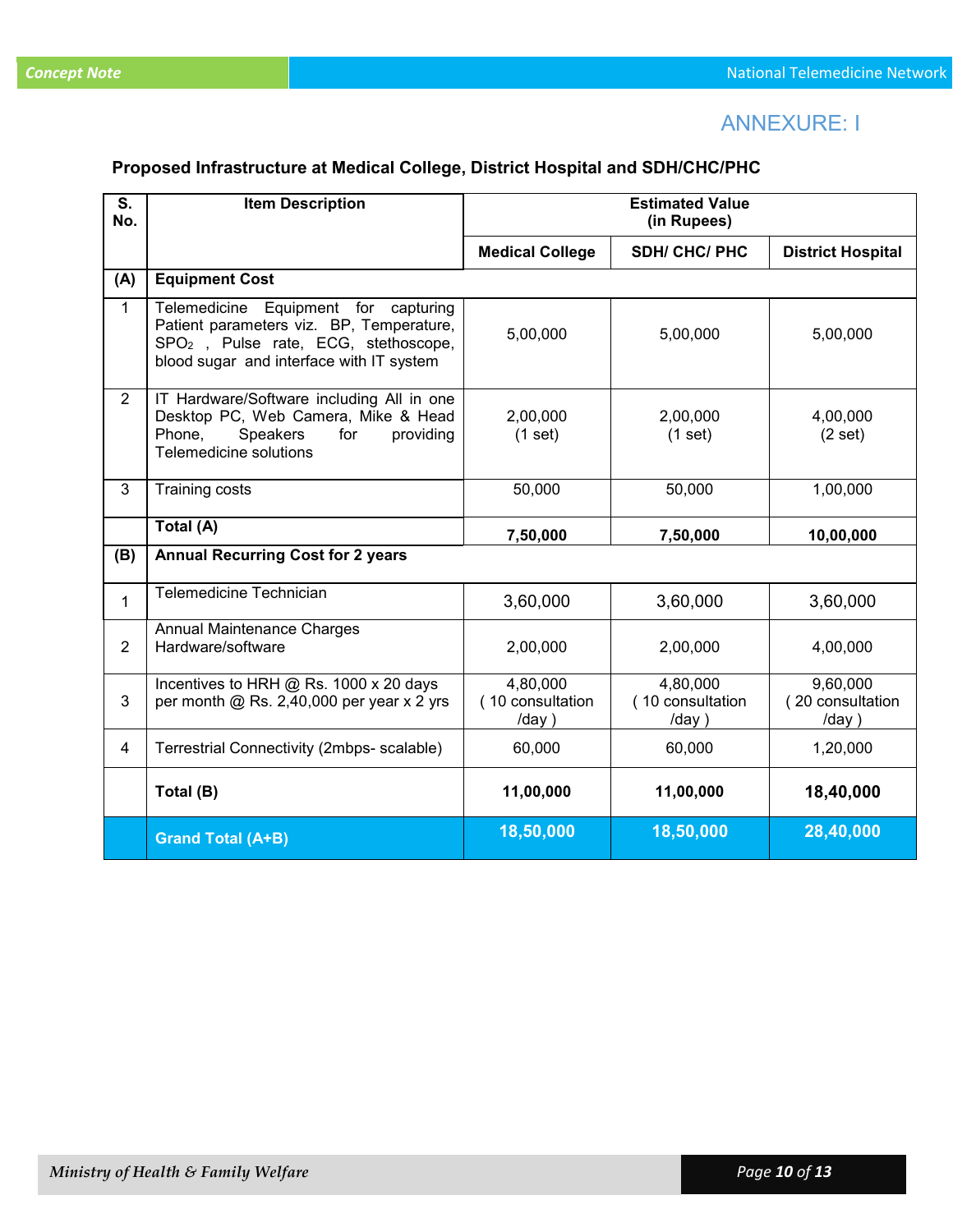F

| <b>S. No.</b>  | <b>Item Description</b>                                                       | <b>Estimated Value (In Rupees)</b>            |                                                   |  |
|----------------|-------------------------------------------------------------------------------|-----------------------------------------------|---------------------------------------------------|--|
|                |                                                                               | <b>New Mobile Unit</b>                        | Up gradation of<br>existing Mobile<br><b>Unit</b> |  |
| (A)            | <b>CAPEX</b>                                                                  |                                               |                                                   |  |
| 1              | Automobile Van with integrated DG set, bed and<br>other provisions            | 20,00,000                                     | N/A                                               |  |
| $\overline{2}$ | Recommended Medical Equipment                                                 | 10,00,000                                     | 10,00,000                                         |  |
| 3              | Telemedicine Hardware / Software (Including<br>PC etc.)                       | 5,00,000                                      | 5,00,000                                          |  |
| $\overline{4}$ | Installation &<br>Van Equipment integration,<br>Commissioning, Training costs | 5,00,000                                      | 5,00,000                                          |  |
|                | <b>Total</b>                                                                  | 40,00,000                                     | 20,00,000                                         |  |
| (B)            | OPEX for 2 yrs.                                                               |                                               |                                                   |  |
| 1              | <b>Telemedicine Technician</b>                                                | Existing resource from DH<br>will be utilized | Existing resource will<br>be utilized             |  |
| $\overline{2}$ | Contractual Driver with fixed consolidated salary                             | 4,00,000                                      | Existing resource will<br>be utilized             |  |
| 3              | <b>Contractual Cleaner</b>                                                    | 2,00,000                                      | Existing resource will<br>be utilized             |  |
| $\overline{4}$ | Fuel and Van maintenance                                                      | 2,00,000                                      | Existing resource will<br>be utilized             |  |
| 5              | Annual Maintenance Charges<br>Hardware/software per node                      | 1,80,000                                      | 1,80,000                                          |  |
| $6\phantom{1}$ | Bandwidth cost per year per node                                              | 1,00,000                                      | 1,00,000                                          |  |
|                | <b>Total</b>                                                                  | 10,80,000                                     | 2,80,000                                          |  |
|                |                                                                               |                                               |                                                   |  |
|                | <b>Grand Total</b>                                                            | 50,80,000                                     | 22,80,000                                         |  |

## B. Mobile Telemedicine Unit (At each District)

## Note: The requirements defined above is indicative only and States/UTs are encouraged to propose better solution if required.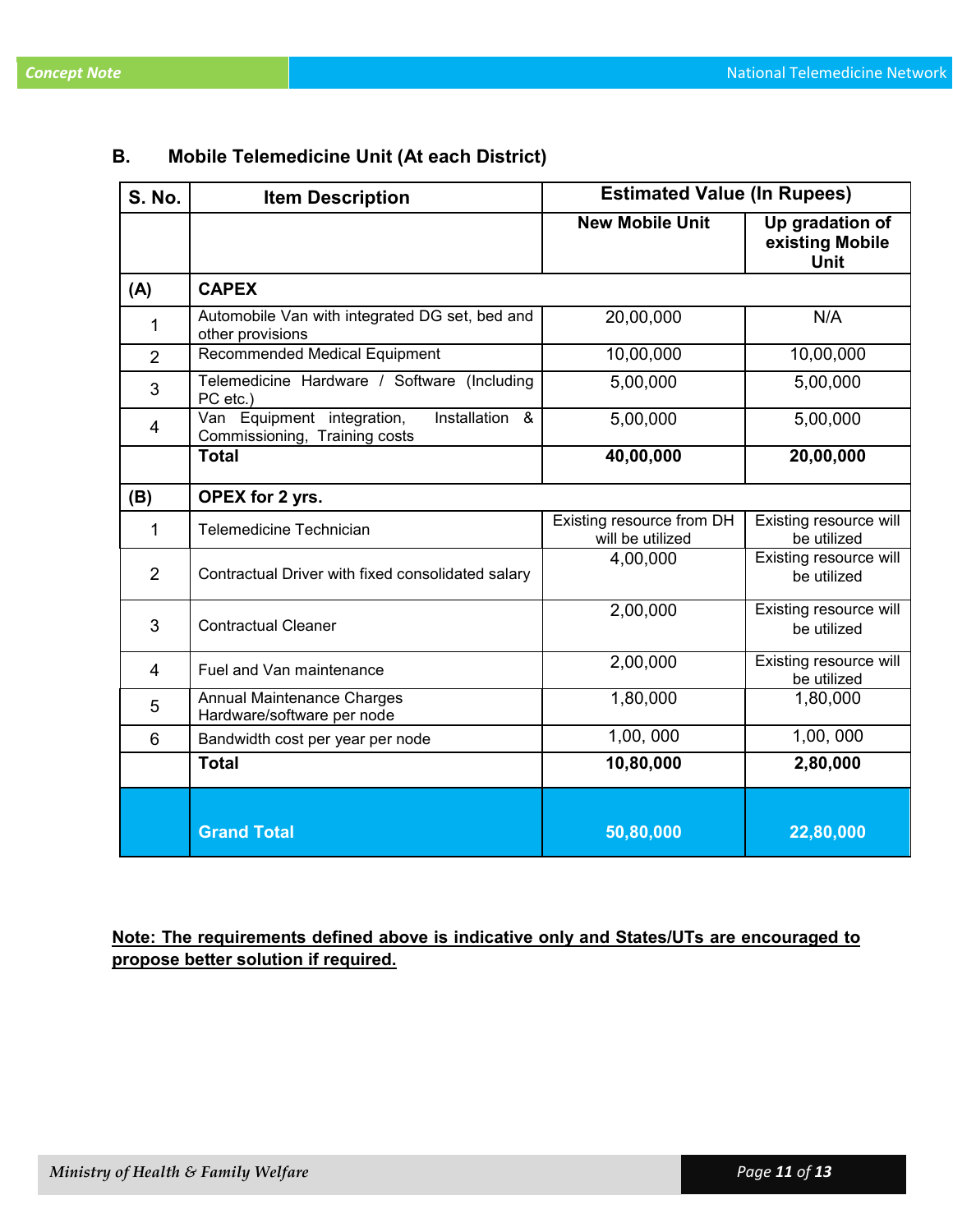## ANNEXURE: II

| S. No          | <b>MEDICAL COLLEGE</b>                                                                     | <b>STATE/UT</b>      |
|----------------|--------------------------------------------------------------------------------------------|----------------------|
| А.             | <b>National Resource Centre (NRC)</b>                                                      |                      |
| 1              | SGPGI, Lucknow                                                                             | <b>Uttar Pradesh</b> |
| <b>B.</b>      | <b>Regional Resource Centres (RRCs)</b>                                                    |                      |
| 1              | PGI, Chandigarh                                                                            | Chandigarh           |
| $\overline{2}$ | JIPMER, Puducherry                                                                         | Puducherry           |
| $\overline{3}$ | AllMS, Delhi                                                                               | Delhi                |
| 4              | <b>NEIGRIHMS, Shillong</b>                                                                 | Meghalaya            |
| 5              | KEM, Mumbai                                                                                | Maharashtra          |
| C.             | <b>Medical Colleges in States/UTs</b>                                                      |                      |
| 1              | Indira Gandhi Institute of Medical Sciences (IGIMS),<br>Sheikhpura                         |                      |
| $\overline{2}$ | Darbhanga Medical College, DMCH Road, Laheriasaria,                                        | <b>Bihar</b>         |
|                | Darbhanga                                                                                  |                      |
| $\overline{3}$ | Patliputra Medical College, Dhanbad Po-BCCL Township,<br><b>Dhanbad</b>                    | Jharkhand            |
| 4              | VSS Medical College, Burla, Veer Surrendra Sai Medical<br>College, Burla), Dist, Sambalpur | Odisha               |
| 5              | Baba Raghav Das Medical College, Gorakhpur                                                 | <b>Uttar Pradesh</b> |
| 6              | MLB Medical College, Jhansi National Highway 25, Jhansi                                    |                      |
| $\overline{7}$ | Burdwan Medical College, Burdwan                                                           | West Bengal          |
| 8              | Gauhati Medical College, P.O. Indrapur, District. Kamrup                                   | Assam                |
| 9              | Jorhat Medical College, Kushal Konwar Path, Barbheta,<br>P.O. Jorhat                       |                      |
| 10             | Assam Medical College, Borbari, Dibrugarh                                                  |                      |
| 11             | Regional Institute of Medical Sciences, Lamphelpat, Imphal                                 | Manipur              |
| 12             | Agartala Government Medical College, P.O. Kunjaban,<br>Agartala                            | Tripura              |
| 13             | Goa Medical College, Bambolin                                                              | Goa                  |
| 14             | B.J. Medical College, Asarwa, Ahmedabad                                                    | Gujarat              |
| 15             | Government Medical College, Majura Gate, Surat                                             |                      |